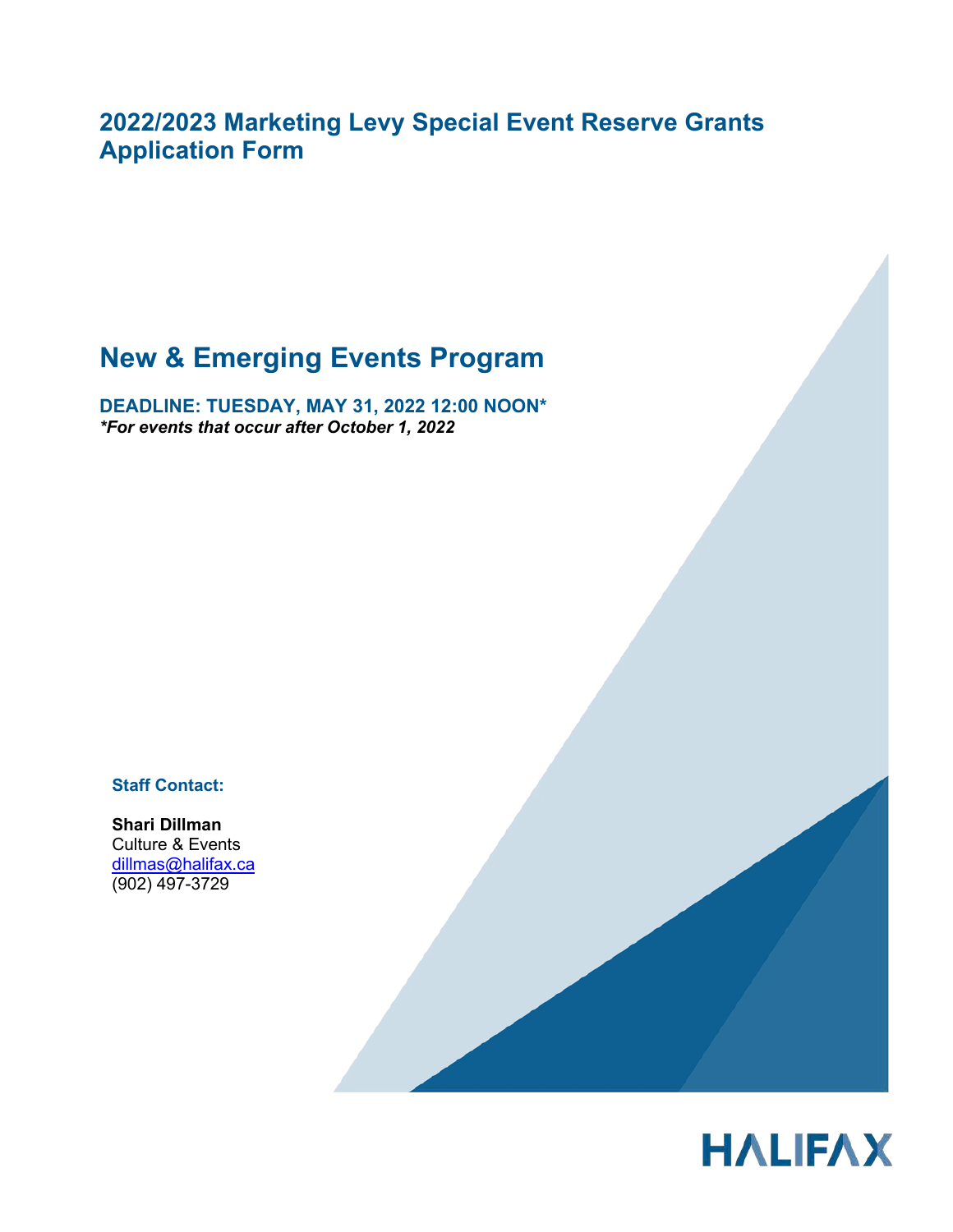### **MLSER Events Grant Programs**

Halifax Regional Municipality (HRM) values organizations that attract and host large scale special events within the Municipality that support and promote tourism and business development.

This program's funding source is the Marketing Levy Special Events Reserve (MLSER). The MLSER is funded through a 2% hotel tax that applies to any overnight sleeping establishment that has twenty (20) rooms or more. The MLSER's purpose is to fund events that deliver an increase in room nights and economic development within the Municipality.

#### **Non-Eligible Events**

- Conferences
- Symposiums
- Private events
- Tradeshows
- Seminars
- Clinics
- Banquets
- Marketing initiatives
- Fundraising events
- Political events

### **Eligible Expenses**

submission year

• Events that occur before April 1 of the respective

Grants may be applied to programing, operating, marketing and promotional expenses. No portion of the grant shall be applied to staff wages, volunteer bursaries or honoraria; or paid to members or officers of an organization's Board of Directors either directly or indirectly.

### **Program Information**

The New & Emerging Events program supports new and emerging events that address gaps in the existing event calendar and have the potential to become an annual tourism event. **Applicant organizations must have operated for a minimum of one (1) year and the event must have a minimum budget of \$50,000**. **The business case must show how the event would benefit the Municipality and increase tourism and business development in the "shoulder and/or off season" (November to April)**. The maximum grant award through this program is \$25,000. Preference will be given to applicants that have secured funding from other level/s of government and corporate sponsorship.

There are two application intakes per year for this program. Please see the below chart for deadlines and event date requirements:

| <b>Program</b>                                                    | 2022/2023<br><b>Deadline</b> | For events that occur after: |
|-------------------------------------------------------------------|------------------------------|------------------------------|
| New & Emerging Events Program<br>2022/2023 1st Intake             | November 1, 2021             | April 1, 2022                |
| New & Emerging Events Program<br>2022/2023 2 <sup>nd</sup> Intake | May 31, 2022                 | October 1, 2022              |

**COVID-19 Consideration**: Applications must be planned to be compliant with the public health restrictions in place at the time of application. Applications should also address contingencies if restrictions change.

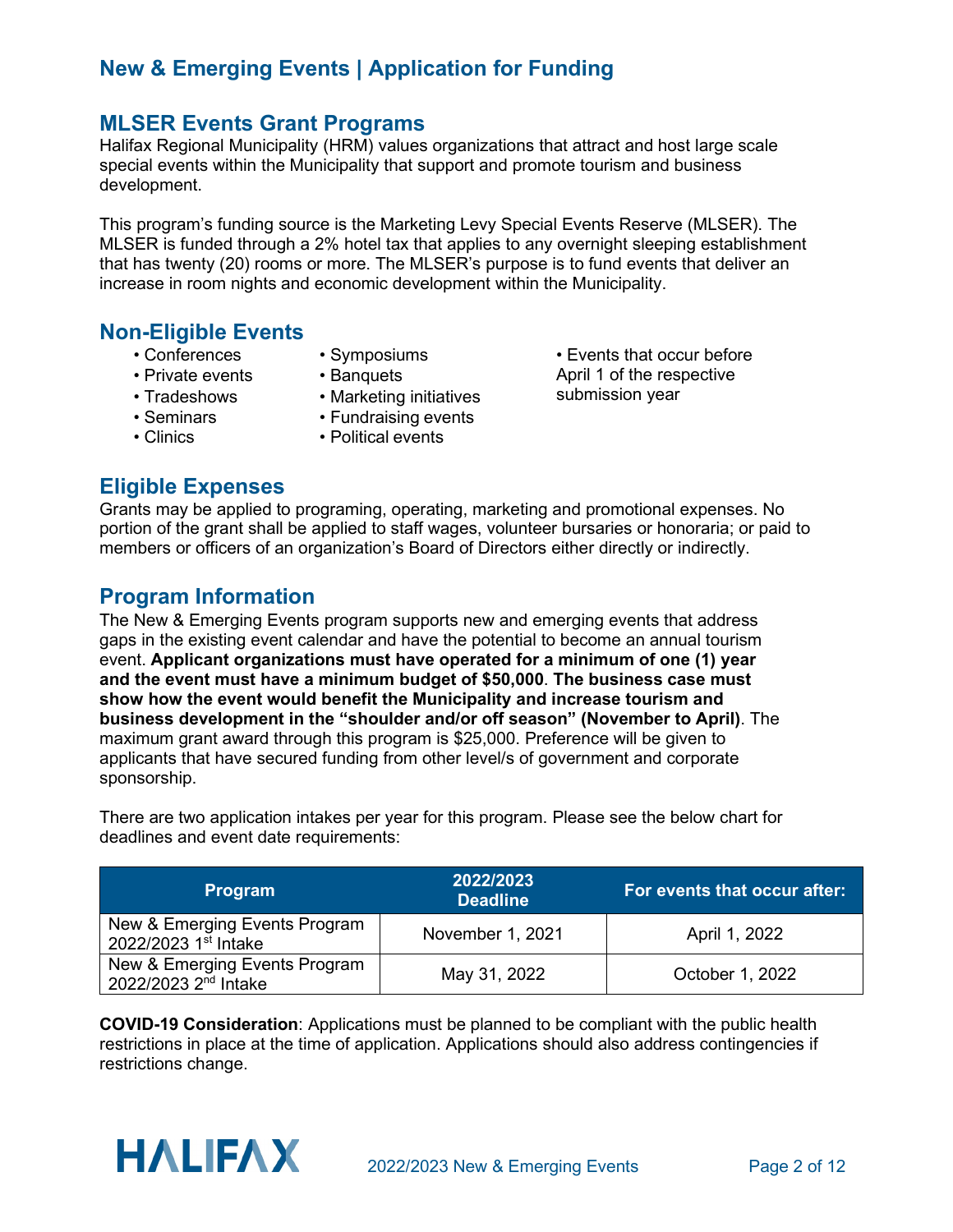### **Sustainable Funding**

This program has the ability to provide, but does not guarantee, sustainable multiple year funding to successful applicants. Applicants may receive up to three-year funding, however only one-year funding may be approved at the discretion of Halifax Regional Council.

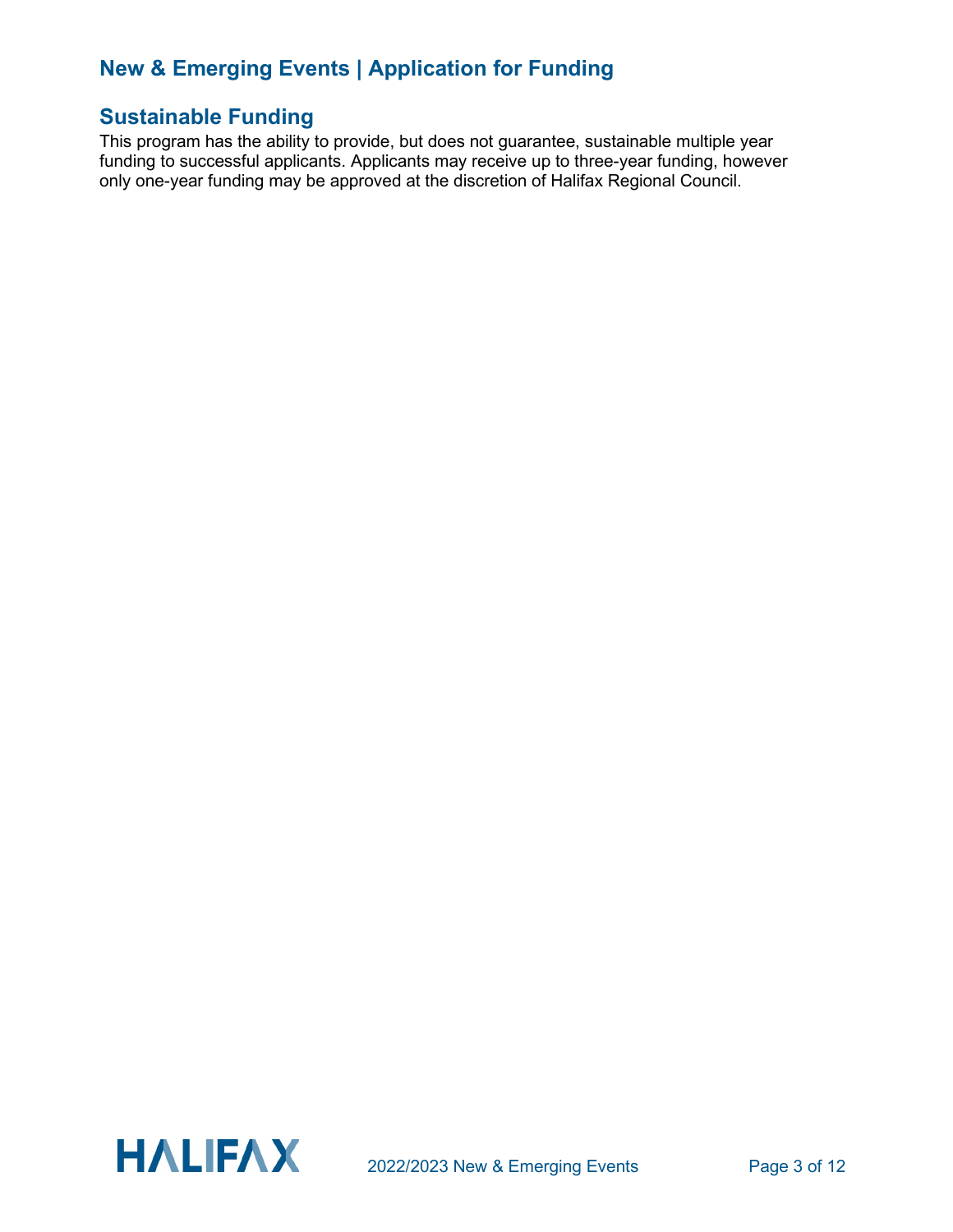### **1. Organization's Information**

|                                                                         | Facebook: ______________________________ Instagram: ____________________________ |  |
|-------------------------------------------------------------------------|----------------------------------------------------------------------------------|--|
|                                                                         | Nova Scotia Registry of Joint Stocks Number: ___________________________________ |  |
|                                                                         | OR Canadian Revenue Agency Identification Number: ______________________________ |  |
|                                                                         |                                                                                  |  |
|                                                                         |                                                                                  |  |
| Other person who can answer questions on the application:               |                                                                                  |  |
|                                                                         |                                                                                  |  |
|                                                                         |                                                                                  |  |
| 2. Event Information                                                    |                                                                                  |  |
|                                                                         |                                                                                  |  |
|                                                                         |                                                                                  |  |
| Event Location(s):                                                      |                                                                                  |  |
| Access to event (free, ticketed, combination of free & ticketed, etc.): |                                                                                  |  |
| Ticketed $\square$<br>Free $\square$                                    | Combination of free and ticketed $\Box$                                          |  |
| Amount of grant requested:                                              |                                                                                  |  |

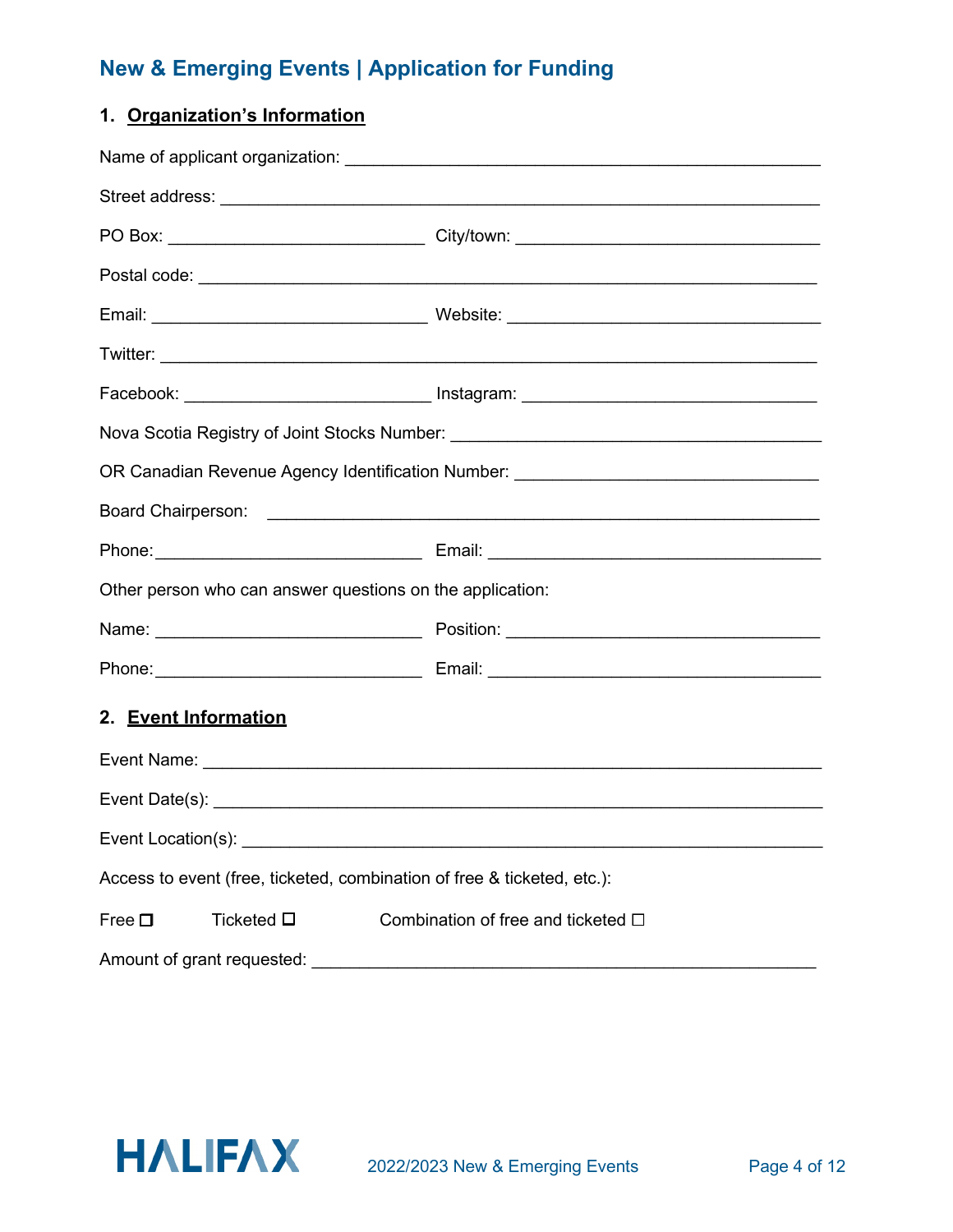Please provide a brief description of the event:

#### **3. Volunteers**

Please provide an estimate of the number of volunteers and volunteer hours involved in your event:

Volunteers**:** \_\_\_\_\_\_\_\_\_\_\_\_\_\_ Volunteer hours: \_\_\_\_\_\_\_\_\_\_\_\_\_\_

How will you involve volunteers and your organizational members in the planning and implementation of this event?

#### **4. Grant Request Information**

Has your event received funding for this event from the municipality in the last year or previous three years? If so, please describe the amount of funding and the year:

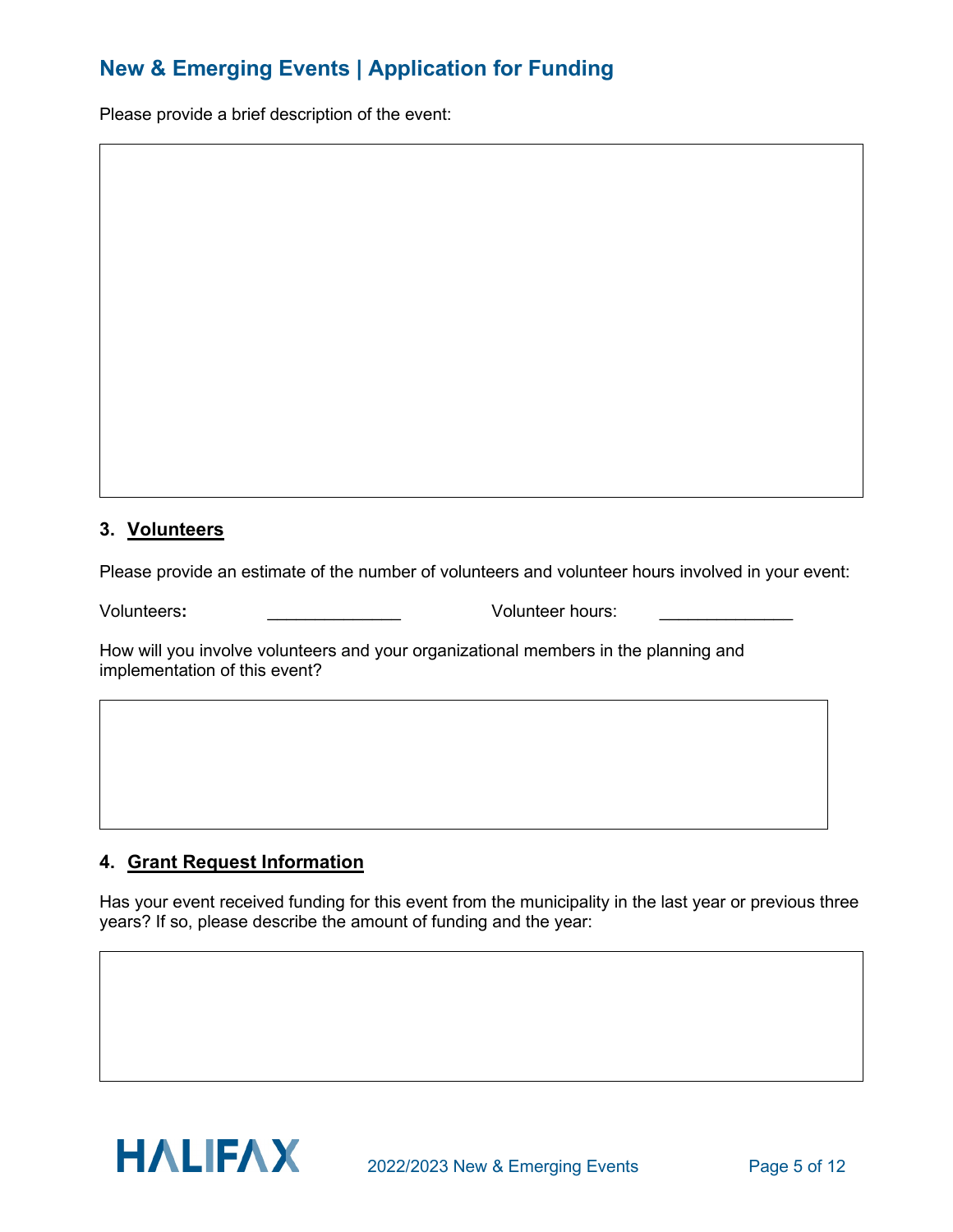Has your organization applied for funding for this event through other funding agencies or other granting body such as the Province of Nova Scotia and/ or the Government of Canada? If so, please provide the funding source, amount of funding and confirmation of funds if applicable:

#### **5. Eligibility Requirements**

Does your event have a minimum budget of \$50,000 in expenses?

Yes: <del>□</del> No<sup>\*</sup>: □

Does your event occur after April 1, 2022?

Yes: <del>□</del> No<sup>\*</sup>: □

Is your event solely organized as any of the following?

- 
- 
- Political Event Fundraising event
- Conference Symposium Private Event Clinic
- Banquet Tradeshow Marketing initiative
- 

Yes\*: □ No: □

Does your organization have any outstanding debt with HRM? If yes, applications are not eligible for consideration until payment has been received in full.

Yes\*: □ No: □

In the past 3 years has your organization received funding from another program or department with the Municipality? This includes but not limited to funding through the Business Improvement District Rate, Ratepayers Association Rate, Property Tax Relief through Administrative Order 2014-001-ADM, and the various HRM Grant Programs. Please list the program(s) and total amount awarded to your organization below. \*\*

Yes: <del></del> **No: □** 

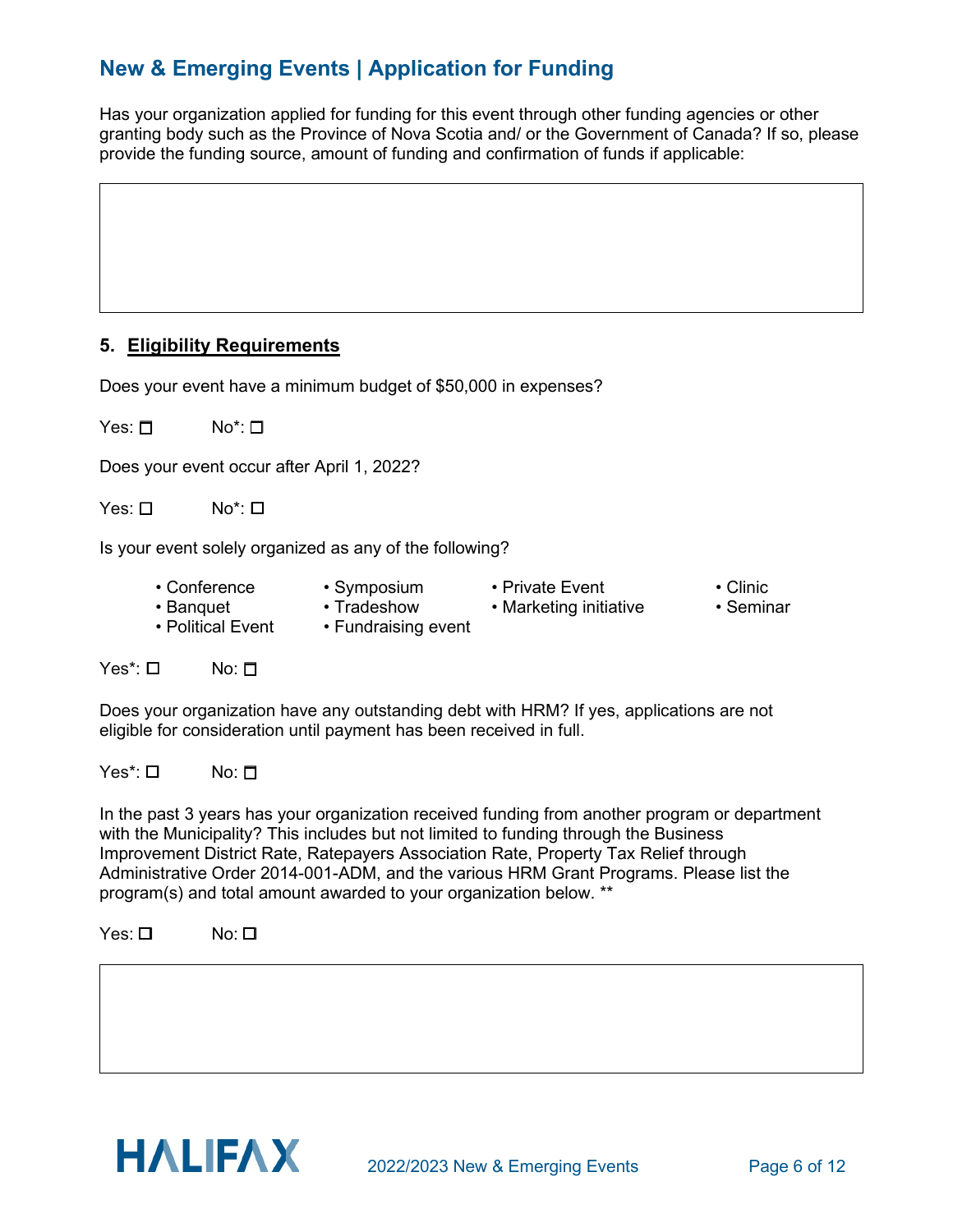**\*** If you have checked this box then you are not eligible for funding.

\*\* Receiving funding from another department does not render you ineligible, however it will be considered when the application is reviewed.

#### **6. Marketing**

Please describe your marketing strategy. How will the event reach your audience? Campaigns could include radio, outdoor signage, television, emails, newspaper, and digital. Please attach a marketing plan to the application if the space below is not sufficient.

| Radio      | Email     | Live streaming |  |
|------------|-----------|----------------|--|
| Television | Newspaper | Social media   |  |

Please describe any planned national and/or international television broadcast /online streaming. This does not include media coverage of the event.

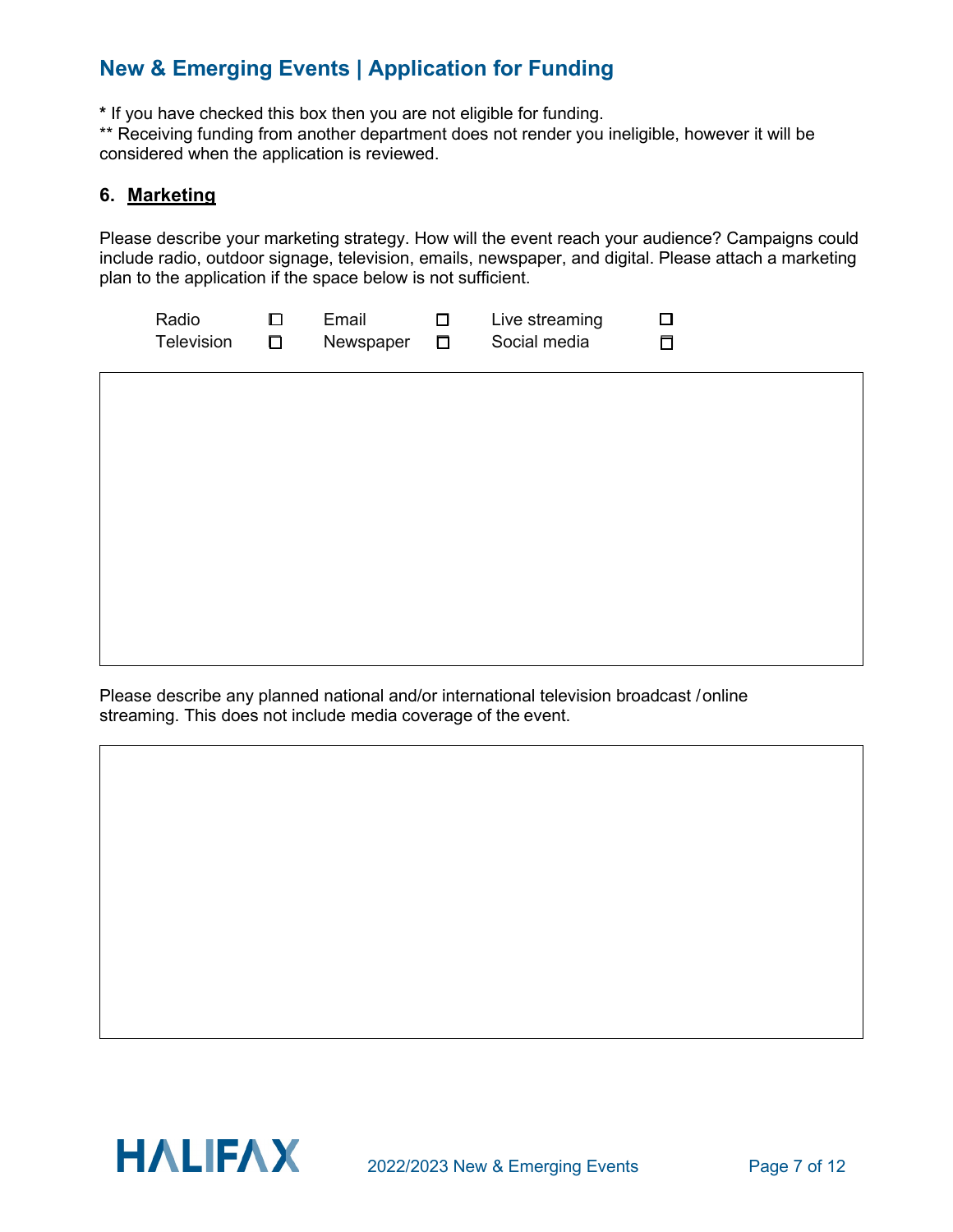#### **7. Proposed Attendance**

Using the table below, please break down the estimated attendance attending the event by the geographical location they are travelling from:

| <b>Estimated Attendees*</b>                                        | Local | <b>Other NS</b> | Canada       | <b>International</b> | <b>Total</b> |
|--------------------------------------------------------------------|-------|-----------------|--------------|----------------------|--------------|
| Participants (athletes, organizing<br>committee, performers, etc.) |       |                 |              |                      |              |
| Volunteers                                                         |       |                 |              |                      |              |
| <b>Spectators</b>                                                  |       |                 |              |                      |              |
| VIPS (such as sponsors,<br>government officials, etc.)             |       |                 |              |                      |              |
| Media                                                              |       |                 |              |                      |              |
| *note that this table does not auto calculate totals               |       |                 | <b>Total</b> |                      |              |

Past year's total attendance: *(if applicable)*

What method(s) do you use to track attendance and participation?

| Ticket Sales: □ | Survey: $\Box$ | Other: |  |
|-----------------|----------------|--------|--|
|                 |                |        |  |

Estimate the number of attendees travelling to HRM to attend the event by way of air travel.

#### **8. Room Nights Generated**

As highlighted in the application introduction, this program is funded by a hotel levy which aims to support events that generate room nights. Room nights include hotels, motels, university dormitories and/ or any overnight establishment that has over 20 rooms. Please calculate accurately. If you need clarification or assistance on this topic, please contact staff as identified.

#### **Four people sharing one room equals one room.**

**Room Block (guaranteed rooms)** are the total number of rooms booked with the overnight establishment that the event organization books. This includes rooms for the event staff, contracts, artist/ performers, board members and participants (if applicable, e.g. athletes).

**Estimated Rooms** are the total number of rooms booked that are not included with the Room Block booking. Estimated Rooms are booked externally (e.g. by spectators).

**Number of Nights** are the total number of nights that the organization is planning to stay in the overnight establishment.

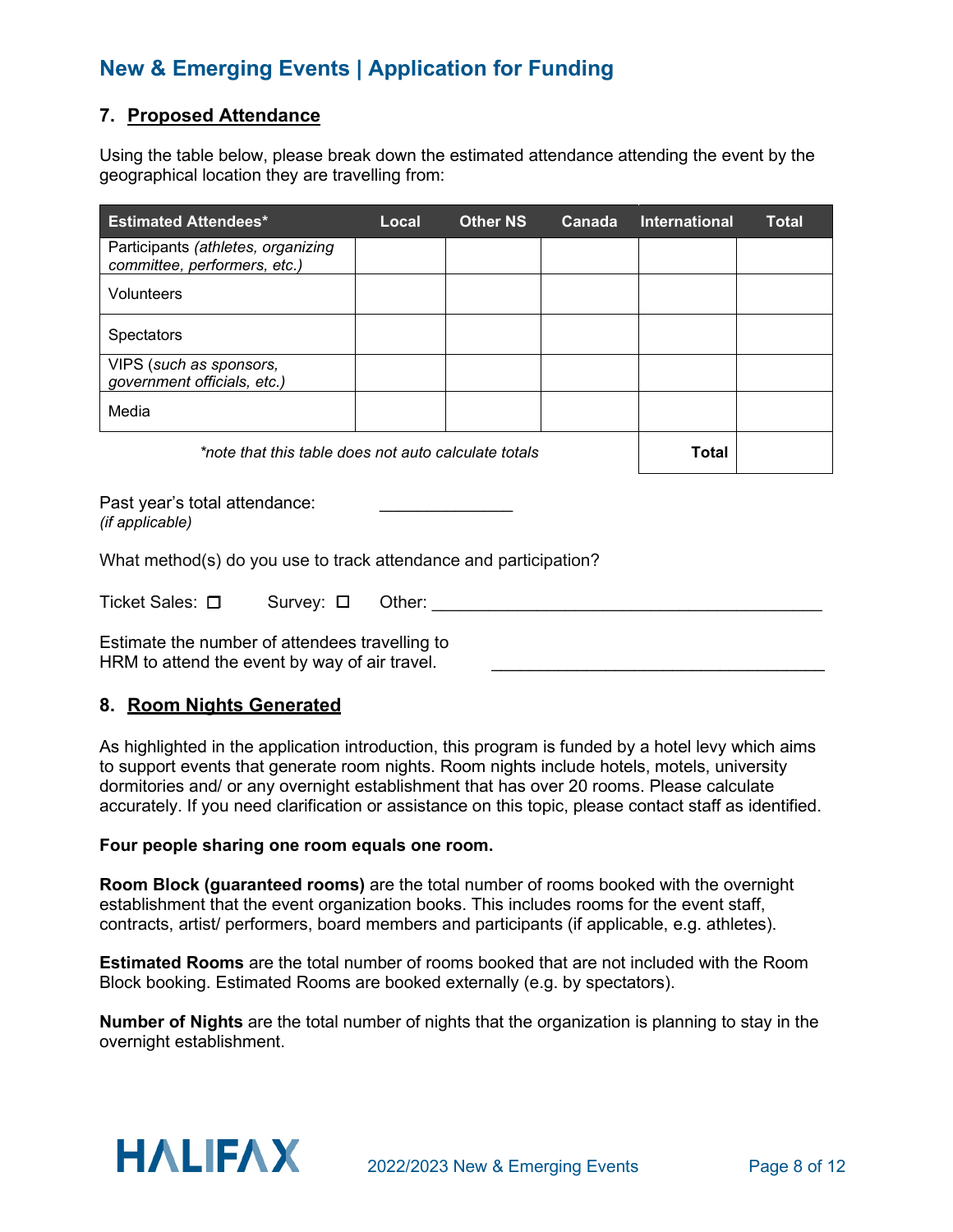**Total Overall Rooms** will be calculated based on the total number of rooms booked in the Room Block and the Estimated Rooms combined. The total number of rooms will be multiplied by the total Number of Nights your organization will be staying in the establishment (e.g., if the Room Block is 50 rooms, the Estimated Rooms is 20 rooms, and the total Number of Nights is three nights, the Total Overall Rooms will be 210, which is 70 rooms (50+20) multiplied by three nights.)

| Establishment where Room Block is booked: |  |
|-------------------------------------------|--|
| Room Block (guaranteed rooms):            |  |
| <b>Estimated Rooms:</b>                   |  |
| Number of Nights:                         |  |
| <b>Total Room Nights Generated:</b>       |  |

#### **9. Accessibility**

How will you ensure that your event is open, safe and accessible for all participants?

#### **10. Event Budget**

Please include a detailed line item proposed budget. A sample budget template is offered on Page 11. This template can be used, or a separate budget prepared by your organization. Please indicate whether funding contributions listed as revenues are Confirmed or Pending. **Note**: In-kind expenses, are to be included as In-kind Revenue as well.

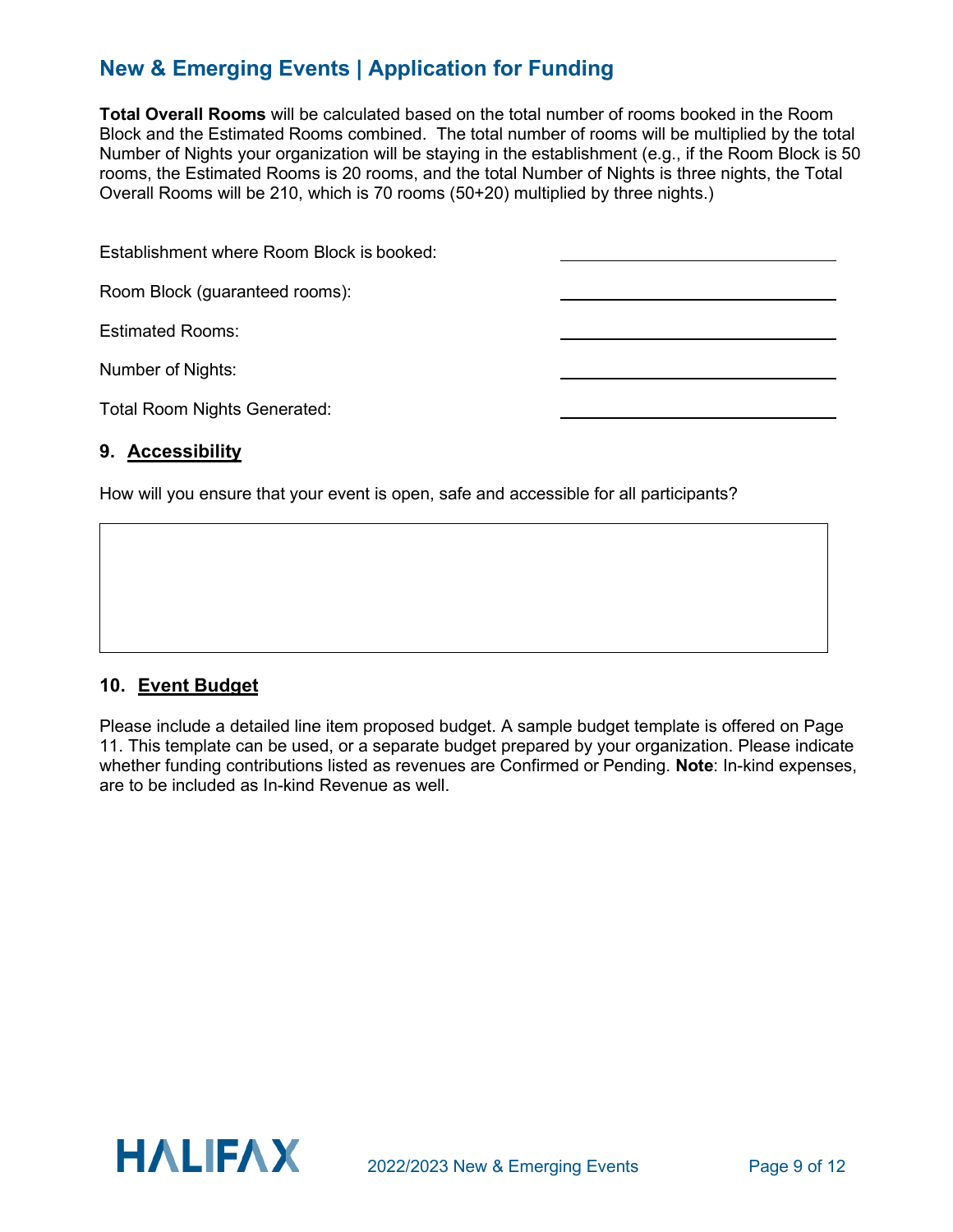### **Submission Information**

**Due to COVID-19 restrictions applicants are asked to please submit via email. Applications should not exceed 10MB in size.** The completed electronic fillable PDF application, including electronic signatures and supporting documents can be submitted to **Shari Dillman** via email to dillmas@halifax.ca.

**The deadline for applications to be received is Tuesday, May 31, 2022 at 12:00 noon.**

#### **Checklist of information to be included:**

- $\Box$  Completed and signed application.
- $\Box$  Completed detailed event budget. Please indicate whether funding contributions listed as revenues are Confirmed or Pending.
- $\Box$  Confirmed financials from last year's event (if applicable).
- $\Box$  Financial statements for the most recently completed fiscal year, including a balance sheet (assets, liabilities, equity/debt) and income statement. Financial statements must be signed by an authorized representative of the organization.
- $\Box$  List of active board members including executive roles.
- □ List of current staff, indicating which are permanent and which are project-specific or part-time or contract.
- $\Box$  Any other relevant support information. Submission of support materials should be conciseinclusions with the intent of directly informing the understanding of the proposed event.

### **Staff Contact**

**Shari Dillman**, Tel: (902) 497-3729, Email: dillmas@halifax.ca

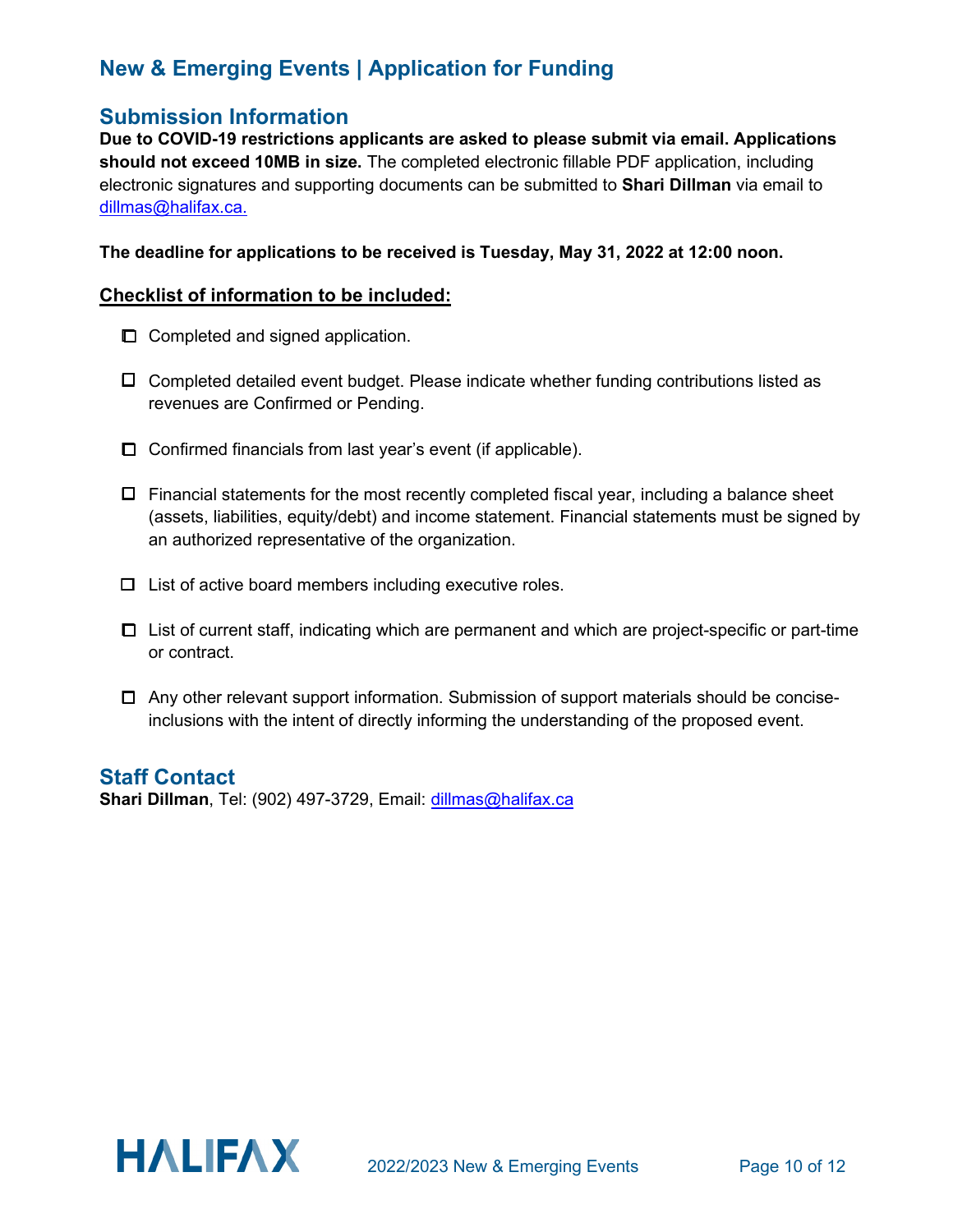| <b>Event Budget Chart</b>                                        |                   |                  |
|------------------------------------------------------------------|-------------------|------------------|
| <b>Revenue</b>                                                   | \$ Value          | \$ In-kind value |
| (Categories listed are not exhaustive)                           |                   |                  |
| The Halifax Regional Municipality                                |                   |                  |
| <b>Provincial Government</b>                                     |                   |                  |
| <b>Federal Government</b>                                        |                   |                  |
| Sponsorship                                                      |                   |                  |
| <b>Donations</b>                                                 |                   |                  |
| Fundraising                                                      |                   |                  |
| Tickets/gate                                                     |                   |                  |
| Other:                                                           |                   |                  |
| Other:                                                           |                   |                  |
| Sub-total                                                        | \$                | \$               |
| <b>Total Revenue</b>                                             | \$                | \$               |
|                                                                  |                   |                  |
| <b>Expenses</b>                                                  | \$ Value          | \$ In-kind value |
| (Categories listed, for those not identified add under<br>other) |                   |                  |
| Space rental                                                     |                   |                  |
| Food & beverage                                                  |                   |                  |
| Audio/visual                                                     |                   |                  |
| Internet                                                         |                   |                  |
| Security                                                         |                   |                  |
| Other services:                                                  |                   |                  |
| <b>Municipal fees</b>                                            |                   |                  |
| Advertising                                                      |                   |                  |
| Administrative                                                   |                   |                  |
| Accessibility                                                    |                   |                  |
| Insurance                                                        |                   |                  |
| Staff (F/T, P/T, contracts)                                      |                   |                  |
| Honorariums                                                      |                   |                  |
| Other:                                                           |                   |                  |
| Other:                                                           |                   |                  |
| Sub-total                                                        | \$                | \$               |
| <b>Total event budget</b>                                        | \$                | \$               |
| <b>Event surplus/deficit</b>                                     | $\boldsymbol{\$}$ | \$               |